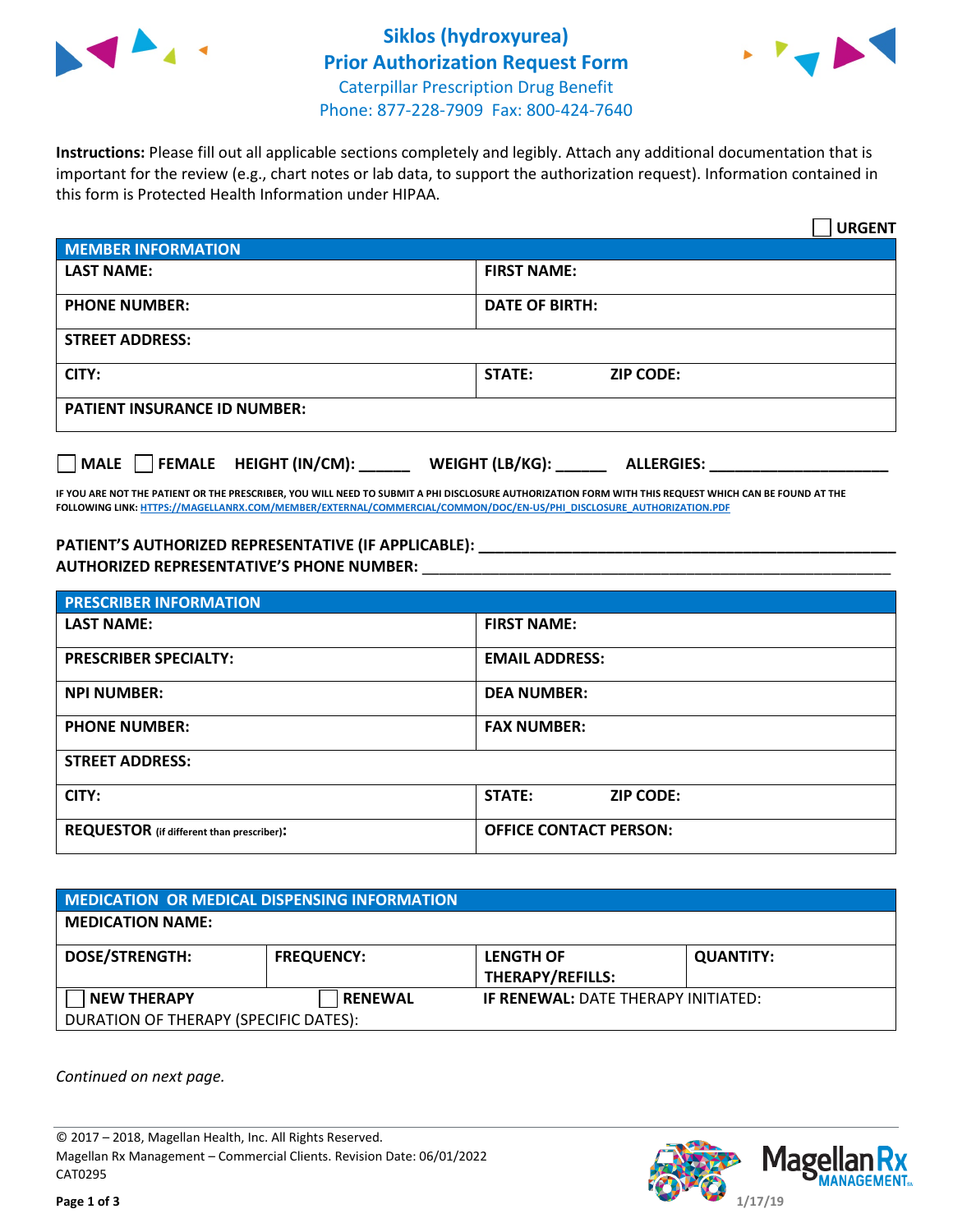



|                                                                                                                                                | <b>MEMBER'S LAST NAME:</b> NAME<br>MEMBER'S FIRST NAME:                                                                                                                                                                                                                                                                      |                                                       |
|------------------------------------------------------------------------------------------------------------------------------------------------|------------------------------------------------------------------------------------------------------------------------------------------------------------------------------------------------------------------------------------------------------------------------------------------------------------------------------|-------------------------------------------------------|
|                                                                                                                                                | 1. HAS THE PATIENT TRIED ANY OTHER MEDICATIONS FOR THIS CONDITION?                                                                                                                                                                                                                                                           | YES (if yes, complete below)<br><b>NO</b>             |
| <b>MEDICATION/THERAPY (SPECIFY</b><br>DRUG NAME AND DOSAGE):                                                                                   | <b>DURATION OF THERAPY (SPECIFY</b><br>DATES):                                                                                                                                                                                                                                                                               | <b>RESPONSE/REASON FOR</b><br><b>FAILURE/ALLERGY:</b> |
| <b>2. LIST DIAGNOSES:</b>                                                                                                                      |                                                                                                                                                                                                                                                                                                                              | <b>ICD-10:</b>                                        |
| □ Sickle cell anemia<br>□ Other diagnosis: ____________________ICD-10__________________________________                                        |                                                                                                                                                                                                                                                                                                                              |                                                       |
| PRIOR AUTHORIZATION.                                                                                                                           | 3. REQUIRED CLINICAL INFORMATION: PLEASE PROVIDE ALL RELEVANT CLINICAL INFORMATION TO SUPPORT A                                                                                                                                                                                                                              |                                                       |
| <b>Clinical Information:</b>                                                                                                                   |                                                                                                                                                                                                                                                                                                                              |                                                       |
| <b>Initial Request:</b>                                                                                                                        | Does patient have difficulty swallowing or unable to swallow a capsule? $\Box$ Yes $\Box$ No Please submit chart                                                                                                                                                                                                             |                                                       |
| documentation.                                                                                                                                 |                                                                                                                                                                                                                                                                                                                              |                                                       |
| $>$ /= 500mg occurred? $\Box$ Yes $\Box$ No Please submit chart documentation.                                                                 | For patient >35kg has a trial and failure of at least 3 months of generic Hydroxyurea or Droxia with a daily dosage                                                                                                                                                                                                          |                                                       |
| <b>For Renewal Request:</b><br>Is patient's weight <35kg? □ Yes □ No<br>documentation.                                                         | Does patient continue to have difficulty swallowing or unable to swallow capsules? □ Yes □ No Please submit chart                                                                                                                                                                                                            |                                                       |
| physician feels is important to this review?                                                                                                   | Are there any other comments, diagnoses, symptoms, medications tried or failed, and/or any other information the                                                                                                                                                                                                             |                                                       |
|                                                                                                                                                |                                                                                                                                                                                                                                                                                                                              |                                                       |
| information is received.                                                                                                                       | Please note: Not all drugs/diagnosis are covered on all plans. This request may be denied unless all required                                                                                                                                                                                                                |                                                       |
|                                                                                                                                                | ATTESTATION: I attest the information provided is true and accurate to the best of my knowledge. I understand that<br>the Health Plan, insurer, Medical Group or its designees may perform a routine audit and request the medical<br>information necessary to verify the accuracy of the information reported on this form. |                                                       |
| Prescriber Signature or Electronic I.D. Verification:                                                                                          |                                                                                                                                                                                                                                                                                                                              | Date:                                                 |
|                                                                                                                                                | CONFIDENTIALITY NOTICE: The documents accompanying this transmission contain confidential health information that is legally privileged. If<br>you are not the intended recipient, you are hereby notified that any disclosure, copying, distribution, or action taken in reliance on the contents                           |                                                       |
| © 2017 - 2018, Magellan Health, Inc. All Rights Reserved.<br>Magellan Rx Management - Commercial Clients. Revision Date: 06/01/2022<br>CAT0295 |                                                                                                                                                                                                                                                                                                                              | Magella                                               |

К